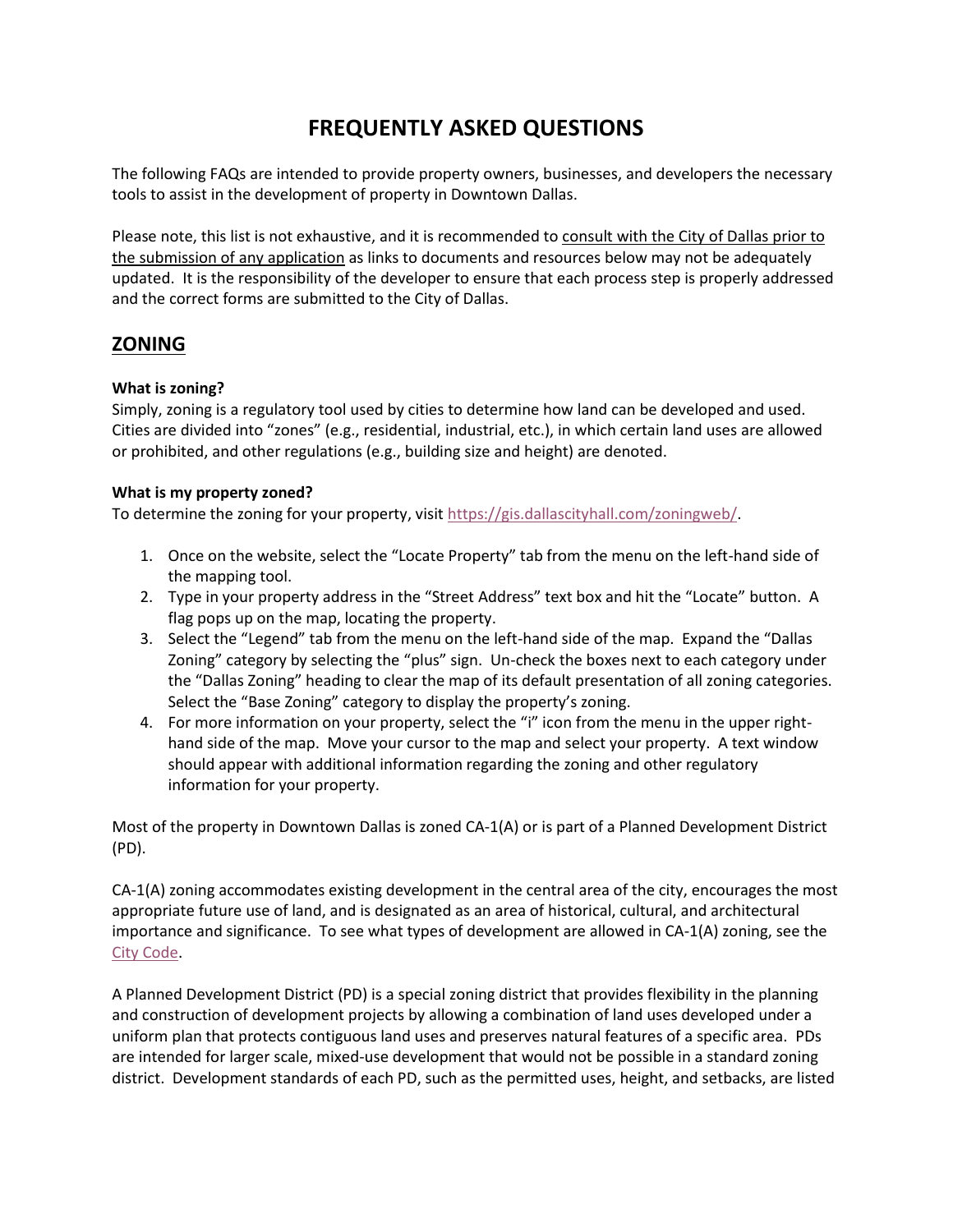in the ordinance establishing the district. Downtown Dallas contains five PDs: [PD 145,](http://dallascityattorney.com/51P/Articles%20Supp%2026/Article%20145.pdf) [PD 357,](http://dallascityattorney.com/51P/Articles%20Supp%2049/ARTICLE%20357.pdf) [PD 619,](http://dallascityattorney.com/51P/Articles%20Supp%2034/Article%20619.pdf) [PD 708,](http://dallascityattorney.com/51P/Articles%20Supp%2026/Article%20708.pdf) and [PD 715.](http://dallascityattorney.com/51P/Articles%20Supp%206/ARTICLE%20715.pdf)

#### **How can I change the zoning of my property?**

Follow the instructions i[n this document](https://dallascityhall.com/departments/sustainabledevelopment/planning/DCH%20Documents/April_2019_combined.pdf) to begin the process to change the zoning of your property.

#### **How long is the zoning change application process?**

The zoning change application process will take approximately four to five months. The process is as follows:

- Application is submitted
- Application is reviewed by staff
- Application is reviewed and approved by the City Plan Commission
- Application is reviewed and approved by City Council

*Please contact u[s info@downtowndallas.com](mailto:info@downtowndallas.com) if you have any further questions.* 

# **RIGHT-OF-WAY LICENSING**

#### **When do I need to obtain a license to use the right-of-way?**

A license is needed to install the following items on or over the right-of-way (i.e., the sidewalk) adjacent to your property:

- **•** Sidewalk cafés
- Awnings or canopies with or without a premise sign (i.e., lettering)
- Streetscape elements, including landscaping (and applicable irrigation systems), public artwork, lighting, benches, flag poles, bollards, and trash cans
- Monument signs

### **How do I obtain a right-of-way license?**

For right-of-way use other than a sidewalk café, an application and appropriate application fee must be submitted to the City of Dallas Sustainable Development and Construction Department. See the [Right](https://dallascityhall.com/departments/sustainabledevelopment/realestate/DCH%20Documents/ROW_License_Checklist_Revised_3-01-19.pdf)[of-Way License Checklist](https://dallascityhall.com/departments/sustainabledevelopment/realestate/DCH%20Documents/ROW_License_Checklist_Revised_3-01-19.pdf) for specific documents and fees required. Additional information can be found on the City of Dallas license [website.](https://dallascityhall.com/departments/sustainabledevelopment/realestate/Pages/Licenses.aspx)

For sidewalk cafés, a different [application](https://dallascityhall.com/departments/sustainabledevelopment/realestate/DCH%20Documents/Sidewalk_cafe_fast_track_application_11-30-2017.pdf) (and application fee) is to be submitted to the City of Dallas Sustainable Development and Construction Department.

The City of Dallas encourages all applicants to consult with a Real Estate Specialist prior to applying for a right-of-way license.

#### **What are the fees associated with the various right-of-way licenses?**

The fees for right-of-way licenses vary per element. The fee schedule is as follows:

| License Type                                 | License Fee | <b>Billing Term</b> |
|----------------------------------------------|-------------|---------------------|
| Landscaping and applicable irrigation system | \$100       | One-time            |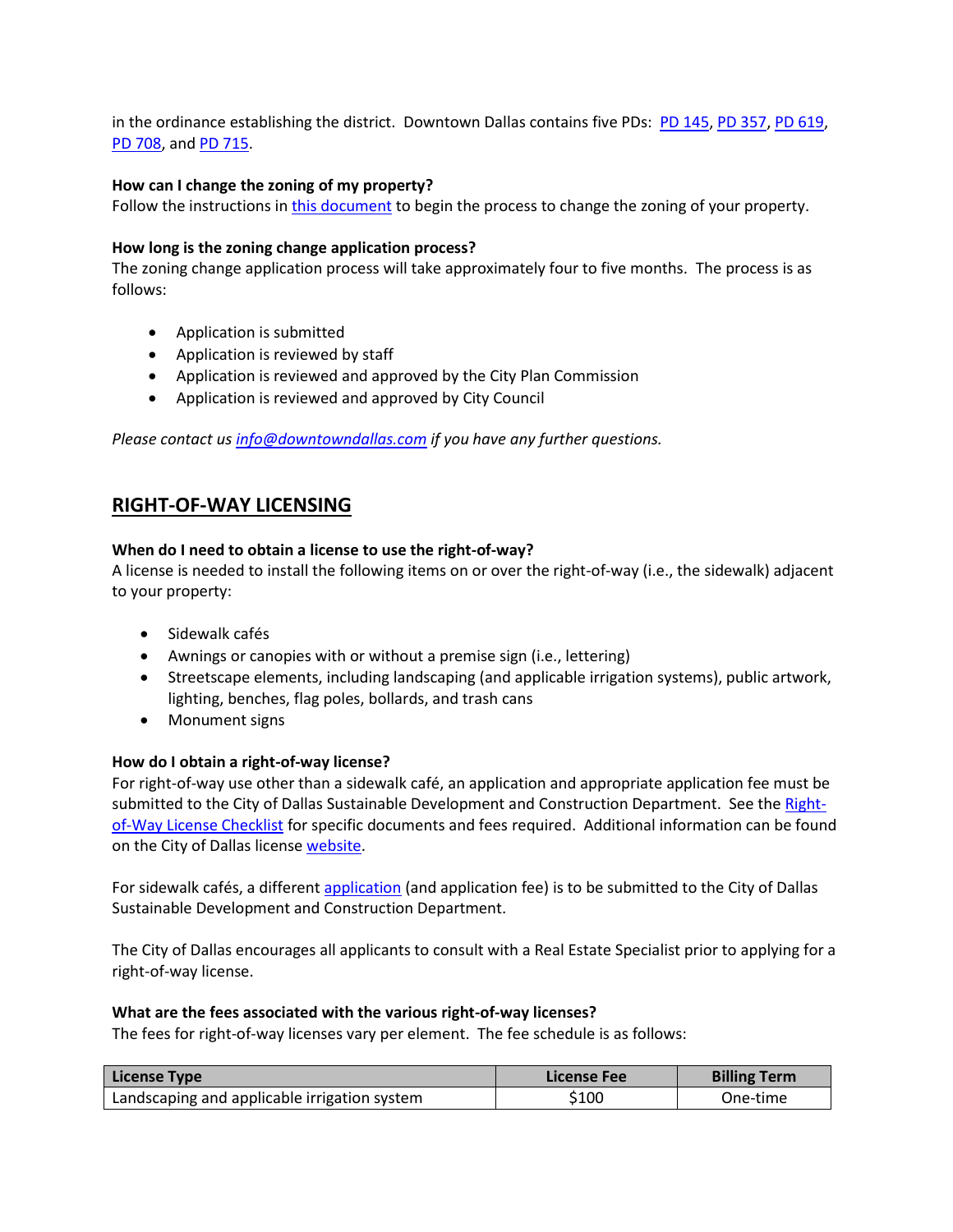| Awnings and canopies (without sign)             | \$100/awning           | One-time |
|-------------------------------------------------|------------------------|----------|
| Awnings and canopies (with sign)                | Calculated per sq. ft. | Annual   |
| Monument sign                                   | \$100/sign             | One-time |
| Streetscape (lights, benches, trash cans, etc.) | \$100/element          | One-time |
| Signs, wireless cells, other                    | Calculated per formula | Annual   |
| Sidewalk café                                   | \$200                  | Annual   |

# **What other requirements are there for a sidewalk café?**

All sidewalk cafés must follow the City of Dallas Sidewalk [Café Design Standards.](https://dallascityhall.com/departments/pnv/Documents/Standards.pdf)

Other application and document requirements can be found on the City's sidewalk café [website.](https://dallascityhall.com/departments/sustainabledevelopment/realestate/Pages/sidewalk-cafe.aspx)

### **Are A-frame or sandwich board signs allowed on Downtown sidewalks?**

No. Temporary signs, such as A-frames or sandwich boards, are not allowed on any Downtown sidewalk.

### **How long is the right-of-way license approval process?**

The right-of-way license approval process takes approximately four to six months. The process is as follows:

- Application is submitted
- Application is routed to various City of Dallas departments for review
- Summary memo of department responses prepared by Real Estate staff
- License fees are determined
- Draft ordinance is prepared, reviewed, and approved by City Attorney's Office
- Applicant reviews and approves draft ordinance and related documents
- Ordinance is approved by City Council

*Please contact us at [info@downtowndallas.com](mailto:info@downtowndallas.com) if you have any further questions.* 

# **SIGN REGULATIONS**

### **Can I put a sign up for my business?**

Yes, but a sign permit must first be obtained by the City of Dallas Sustainable Development and Construction Department.

#### **When is a sign permit required?**

A sign permit is required to erect:

- 1. Signs having an effective area greater than 20 square feet
- 2. Signs having a height in excess of eight feet
- 3. Illuminated signs
- 4. Signs with moving elements
- 5. Signs erected or to be erected in or over any public roadway
- 6. Signs projecting more than 18 inches from any wall, roof, parapet, or eave
- 7. Signs located in a Special Provision Sign District (SPSD)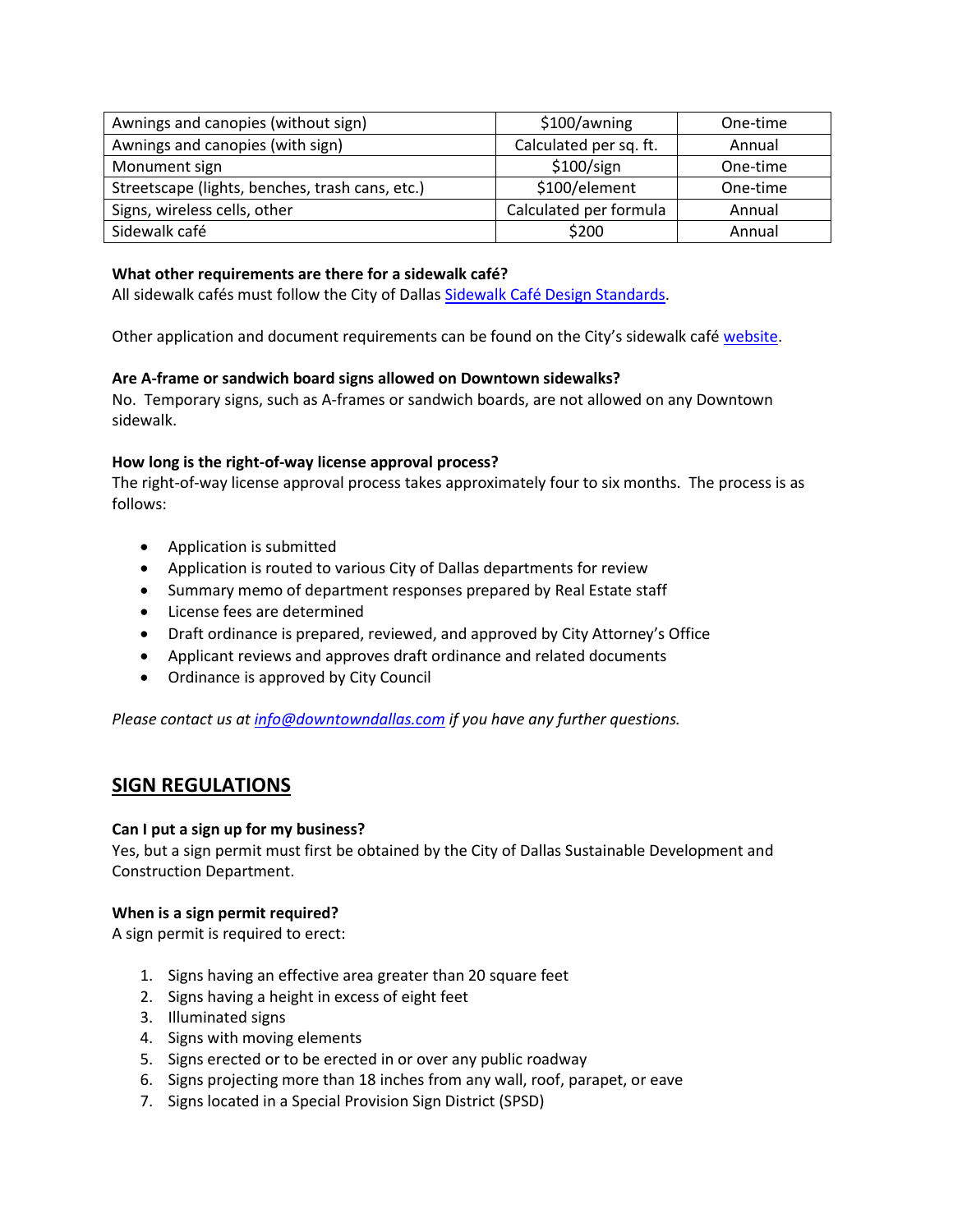A Certificate of Appropriateness (CA) must be obtained prior to the issuance of a sign permit if your business is located in a Special Provision Sign District (see definition below) or in a historic district. Applications for a CA can be obtained and submitted at Building Inspection, located at the Oak Cliff Municipal Center, 320 E. Jefferson Blvd., Dallas 75203. CAs are reviewed by the Sustainable Development and Construction Department and are forwarded to the Special Sign District Advisory Committee or Arts District Sign Advisory Committee to review and make a recommendation to the City Plan Commission for final approval.

Additional, more restrictive sign regulations may apply if your business is located in a designated historic district or building. Most historic district/building ordinances can be found on the City of Dallas Historic Preservation Office [website,](https://dallascityhall.com/departments/sustainabledevelopment/historicpreservation/Pages/landmark_districts.aspx) and contain provisions for placing signs on historic buildings or buildings within historic districts.

Specific documents and fees required for individual sign permit applications can be found in the following checklists:

- **[Sign Permit Application Checklist](https://dallascityhall.com/departments/sustainabledevelopment/buildinginspection/DCH%20documents/pdf/BI_SignAttached.pdf)  Attached Signs**
- **[Sign Permit Application Checklist](https://dallascityhall.com/departments/sustainabledevelopment/buildinginspection/DCH%20documents/pdf/BI_SignDetatched.pdf)  Detached Signs**
- Sign Permit Application Checklist [Signs in a Special Provision Sign District](https://dallascityhall.com/departments/sustainabledevelopment/buildinginspection/DCH%20documents/pdf/BI_SignSPSDChecklist.pdf)

### **What is a Special Provision Sign District (SPSD)?**

A SPSD is a geographic area where standard sign regulations are modified to be more restrictive (or lenient) than what the normal provisions in the Dallas Development Code allow. SPSD regulations are required to enhance, preserve, and develop the character, quality, and property values of the designated SPSD areas.

Downtown Dallas contains several SPSD areas, including: th[e Arts District Sign District](http://library.amlegal.com/nxt/gateway.dll/Texas/dallas/cityofdallastexascodeofordinances/volumeiii/chapter51adallasdevelopmentcodeordinance/articleviisignregulations?f=templates$fn=default.htm$3.0$vid=amlegal:dallas_tx$anc=JD_51A-7.1200) (including three subdistricts)[, Arts District Extension Area Sign District](http://library.amlegal.com/nxt/gateway.dll/Texas/dallas/cityofdallastexascodeofordinances/volumeiii/chapter51adallasdevelopmentcodeordinance/articleviisignregulations?f=templates$fn=default.htm$3.0$vid=amlegal:dallas_tx$anc=JD_51A-7.2100) (including three subdistricts), Downtown Special [Provision Sign District](http://library.amlegal.com/nxt/gateway.dll/Texas/dallas/cityofdallastexascodeofordinances/volumeiii/chapter51adallasdevelopmentcodeordinance/articleviisignregulations?f=templates$fn=default.htm$3.0$vid=amlegal:dallas_tx$anc=JD_51A-7.900) (including eight subdistricts), [Farmers Market Sign District](http://library.amlegal.com/nxt/gateway.dll/Texas/dallas/cityofdallastexascodeofordinances/volumeiii/chapter51adallasdevelopmentcodeordinance/articleviisignregulations?f=templates$fn=default.htm$3.0$vid=amlegal:dallas_tx$anc=JD_51A-7.1600) (including two subdistricts), and [West End Historic Sign District](http://library.amlegal.com/nxt/gateway.dll/Texas/dallas/cityofdallastexascodeofordinances/volumeiii/chapter51adallasdevelopmentcodeordinance/articleviisignregulations?f=templates$fn=default.htm$3.0$vid=amlegal:dallas_tx$anc=JD_51A-7.1000) (including two subdistricts). Click the links to determine the specific regulations within each SPSD.

#### **How do I know which SPSD and/or historic district my building is in?**

Follow the zoning map instructions in the previous section titled Zoning to determine the zoning for your property.

#### **Can I put a videoboard on my building?**

Videoboards are allowed in the Downtown Special Provision Sign District (Retail Subdistricts A and B only) and are only permitted by a Special Use Permit (SUP). However, according to the Dallas [Development Code,](http://library.amlegal.com/nxt/gateway.dll/Texas/dallas/cityofdallastexascodeofordinances/volumeiii/chapter51adallasdevelopmentcodeordinance/articleviisignregulations?f=templates$fn=default.htm$3.0$vid=amlegal:dallas_tx$anc=JD_51A-7.909) only 15 videoboards are allowed to be erected in these areas. As of July 2019, 14 of the 15 SUPs for a videoboard are active.

A code amendment would need to be approved by City Council to allow more than 15 videoboards in the specified areas.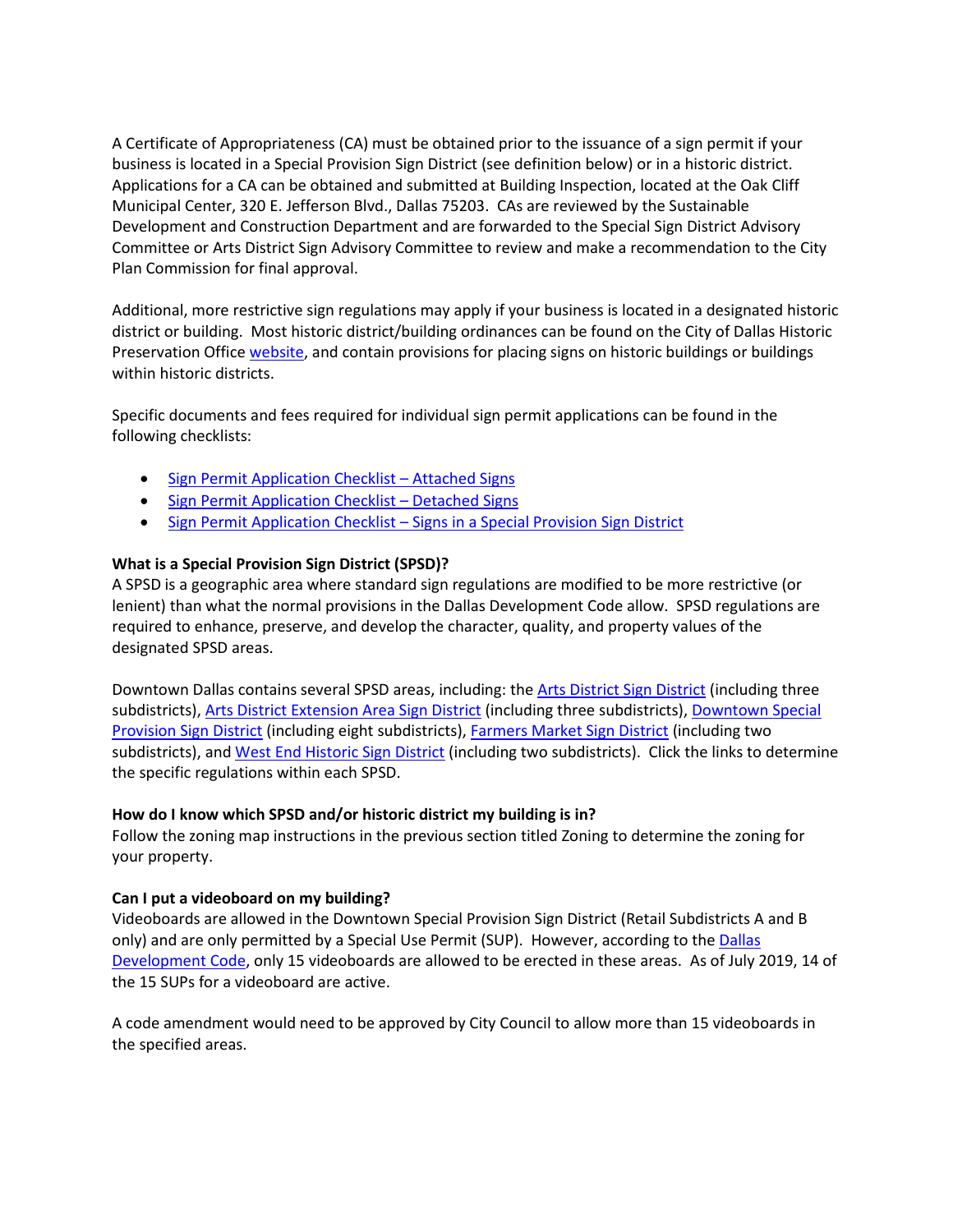### **Can I put a supergraphic on my building?**

Supergraphics (large, billboard-like advertisements attached to building facades) are allowed on certain buildings in the Inner Loop Area of Downtown, comprised of the following SPSD subdistricts: Main Street Subdistrict, Retail Subdistrict A, Retail Subdistrict B, Convention Center Subdistrict, General CBD Subdistrict, Akard Station Subdistrict, and Whitacre Tower Subdistrict.

Per the [Dallas Development Code,](http://library.amlegal.com/nxt/gateway.dll/Texas/dallas/cityofdallastexascodeofordinances/volumeiii/chapter51adallasdevelopmentcodeordinance/articleviisignregulations?f=templates$fn=default.htm$3.0$vid=amlegal:dallas_tx$anc=JD_51A-7.930) 22 supergraphic signs are allowed in the specified areas. As of July 2019, all 22 supergraphic signs have been permitted. The supergraphic permits will sunset in August 2027.

#### **How long is the sign approval process?**

The sign approval process takes approximately six to eight months. The approval process is as follows:

- Application is submitted to City staff for review
- Application is reviewed and approved by the Special Provision Sign District Advisory Committee
- Application is reviewed and approved by the Landmark Commission, if the proposed sign is located in a historic district
- Application is reviewed and approved by the City Plan Commission
- Videoboards and supergraphics are reviewed and approved by City Council

#### **Are A-frame or sandwich board signs allowed on Downtown sidewalks?**

No. Temporary signs, such as A-frames or sandwich boards, are not allowed on any Downtown sidewalk.

*Please contact us at [info@downtowndallas.com](mailto:info@downtowndallas.com) if you have any further questions.* 

# **SPECIFIC USE PERMITS**

### **What is a Specific Use Permit (SUP)?**

A SUP provides a means for developing certain uses – typically not allowed by right – in a manner in which the specific use will be compatible with other uses in a particular zoning district and will not adversely affect adjacent property and the overall character of the neighborhood. The SUP contains special requirements and restrictions particular to the use for which the SUP is granted.

#### **When is a SUP required?**

A SUP is required when developing a use that is not allowed by right in a particular zoning district. See the zoning ordinances fo[r CA-1\(A\),](http://library.amlegal.com/nxt/gateway.dll/Texas/dallas/cityofdallastexascodeofordinances/volumeiii/chapter51adallasdevelopmentcodeordinance/articleivzoningregulations?f=templates$fn=default.htm$3.0$vid=amlegal:dallas_tx$anc=JD_51A-4.124) [PD 145,](http://dallascityattorney.com/51P/Articles%20Supp%2026/Article%20145.pdf) [PD 357,](http://dallascityattorney.com/51P/Articles%20Supp%2049/ARTICLE%20357.pdf) [PD 619,](http://dallascityattorney.com/51P/Articles%20Supp%2034/Article%20619.pdf) [PD 708,](http://dallascityattorney.com/51P/Articles%20Supp%2026/Article%20708.pdf) and [PD 715](http://dallascityattorney.com/51P/Articles%20Supp%206/ARTICLE%20715.pdf) to determine which uses are permitted via SUP.

#### **How do I apply for a SUP?**

Application and document requirements can be found in the City of Dalla[s Specific Use Permit](https://dallascityhall.com/departments/sustainabledevelopment/planning/DCH%20Documents/Specific%20Use%20Permit%20Application%20Packet.pdf)  [Application Packet.](https://dallascityhall.com/departments/sustainabledevelopment/planning/DCH%20Documents/Specific%20Use%20Permit%20Application%20Packet.pdf)

SUPs are granted by the City Council.

*Please contact us a[t info@downtowndallas.com](mailto:info@downtowndallas.com) if you have any further questions.*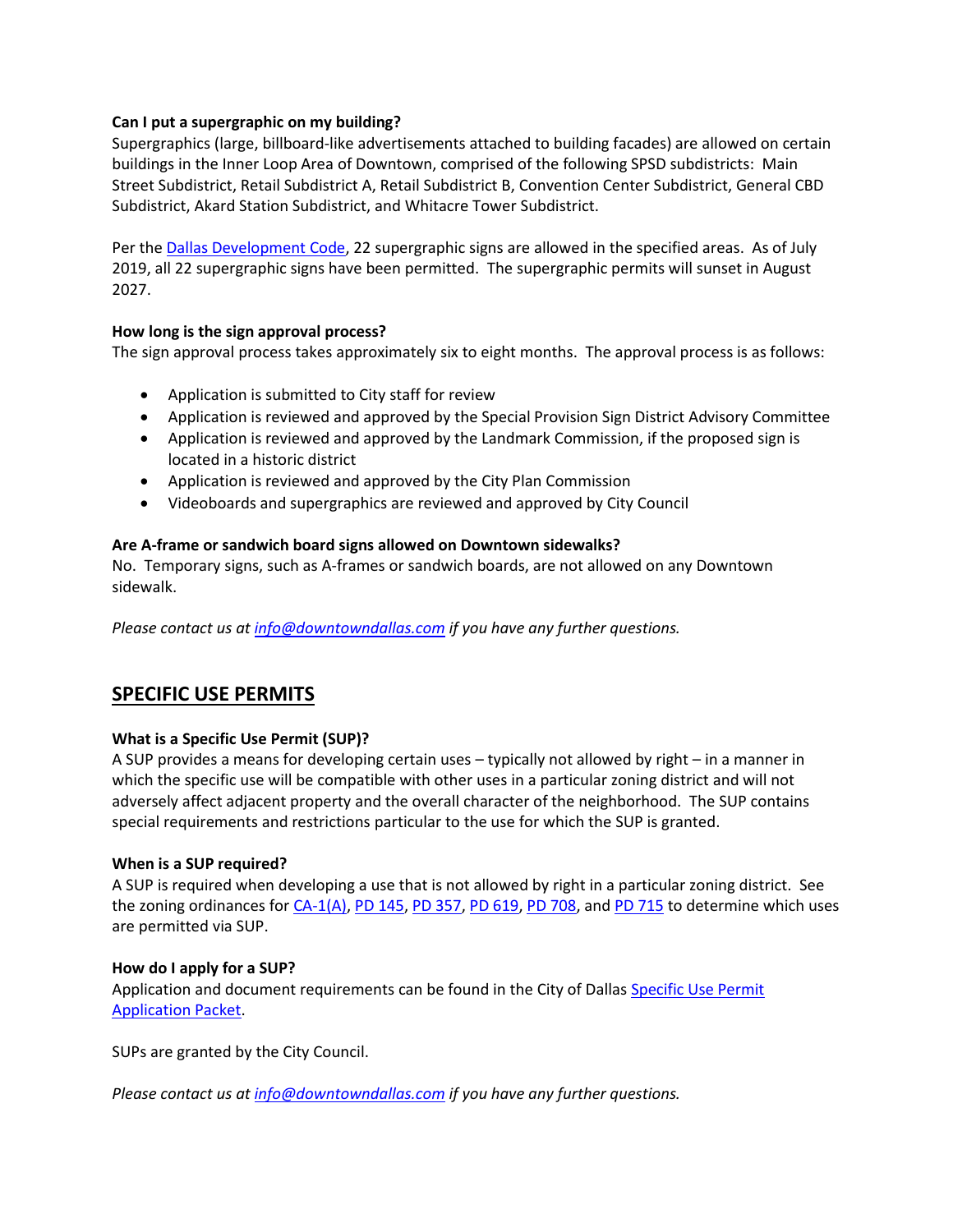# **SPECIAL EVENTS**

### **What is a special event?**

A special event is a temporary, outdoor activity, including (but not limited to) festivals, markets, parades, races, and carnivals, in which large groups may gather within a public or private space.

### **Can I host a special event in Downtown?**

Yes. However, a special event permit will need to be obtained from the City of Dallas Office of Special Events if the event has an expected attendance of 100 people or more and includes one or more of the following items:

- Restricts access to public property
- The sale of merchandise, food, or beverage (alcoholic and/or non-alcoholic)
- Erection of a tent larger than 399 square feet or erection of multiple tents with a cumulative area of over 399 square feet
- Installation of a temporary stage, band shell, outdoor projection technology, trailer, van, grandstand, bleachers, or portable toilets for public use
- Use of City Hall Plaza
- All moving events (runs, walks, rides, special event parades, and processions)
- Placement of event signage including temporary no parking, directional, over-sized, sponsor, or identification signs or banners that are placed in or over the right-of-way, or on private property where otherwise prohibited by ordinance
- Clean zone activation
- Closing or restricting of a public street, lane, alley, or sidewalk *regardless of the expected total attendance*

The special event permit application and other required documents are listed on the Special Event [Permits](https://www.dallasspecialevents.com/special-event/) page of the City of Dallas Office of Special Events.

### **What are the application deadlines?**

Special event application deadlines are as follows:

| <b>Event Type</b>                                          | <b>Application Deadline</b> |
|------------------------------------------------------------|-----------------------------|
| Events with no street closures                             | 30 days prior to event      |
| Events within a set footprint, with static street closures | 60 days prior to event      |
| Events not confined to a set footprint (moving event)      | 120 days prior to event     |

### **Can I host an event in a Downtown park?**

Yes. A separate application process is required to host an event in the following Downtown parks: Belo Garden, Cancer Survivors Plaza, Ferris Plaza, Lubben Plaza, Main Street Garden, Pacific Plaza (open late fall 2019), and Pegasus Plaza.

A permit to use a Downtown park will be required if an event includes one or more of the following items: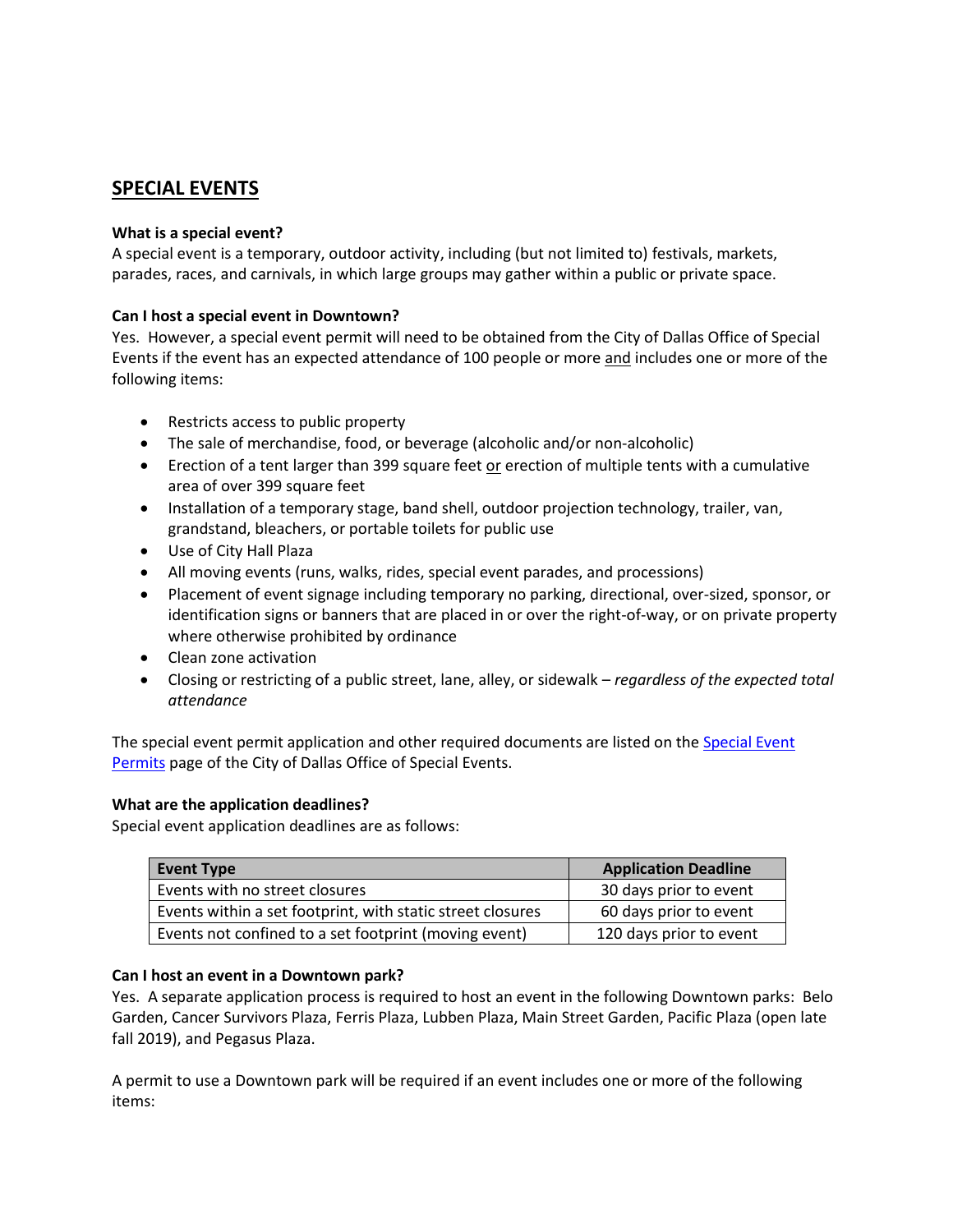- Expected attendance of over 50 people
- Limiting public access to the park or a sub-area of the park
- Use of park electrical outlets
- Use of park water system (non-potable)
- Use of a generator
- Use of amplified sound
- Use of pop-up tents (a.k.a. EZ-UPS)
- Sale of any product or service
- Sale or distribution of food to the general public

If your event does not include any of the items listed above, you are welcome to use a Downtown park for your event on a first-come, first-served basis.

For more information regarding special events in Downtown parks, please contact [Juan Galvan,](mailto:galvan@downtowndallas.com) Community Activation Coordinator for DDI.

# **CERTIFICATES OF OCCUPANCY**

### **What is a Certificate of Occupancy (CO)?**

A CO is a document issued by the City of Dallas that certifies a building's compliance with building codes and other applicable regulations and indicates that the building is in a condition suitable for occupation.

#### **When is a CO required?**

Except for single-family and duplex uses, the City of Dallas requires a CO before a person uses or changes the use of a building, a portion of a building, or land within the city. A new CO is needed for:

- The first use of a building or land
- A change of use of a building or land
- A tenant change on an existing CO
- An existing use increases or decreases the floor area of occupied space

Before the building can be occupied and electricity turned on, the building must be inspected and approved by building, electrical, and plumbing/mechanical inspectors.

All food establishments require a Food Establishment Permit Application and inspection prior to obtaining a CO. Information regarding the Food Establishment Permit process is available [here.](https://dallascityhall.com/departments/codecompliance/Admin1/ApplyforaPermit/Pages/FoodEstablishment.aspx)

### **How can I get a CO?**

Follow the instructions in the [CO Checklist](https://dallascityhall.com/departments/sustainabledevelopment/buildinginspection/DCH%20documents/pdf/BI_CertOfOccupancy_05-30-2017.pdf) prior to completing the [CO Application.](https://dallascityhall.com/departments/sustainabledevelopment/buildinginspection/DCH%20documents/pdf/BI_CO%20Application_05-30-2017.pdf) The Checklist and Application can be submitted in person at the City of Dallas Permit Center, located at the Oak Cliff Municipal Center, 320 E. Jefferson Blvd., Dallas 75203. The cost to obtain a CO is \$215.00 plus a \$65.00 Code Compliance fee (a total of \$280.00).

### **What is a Temporary CO?**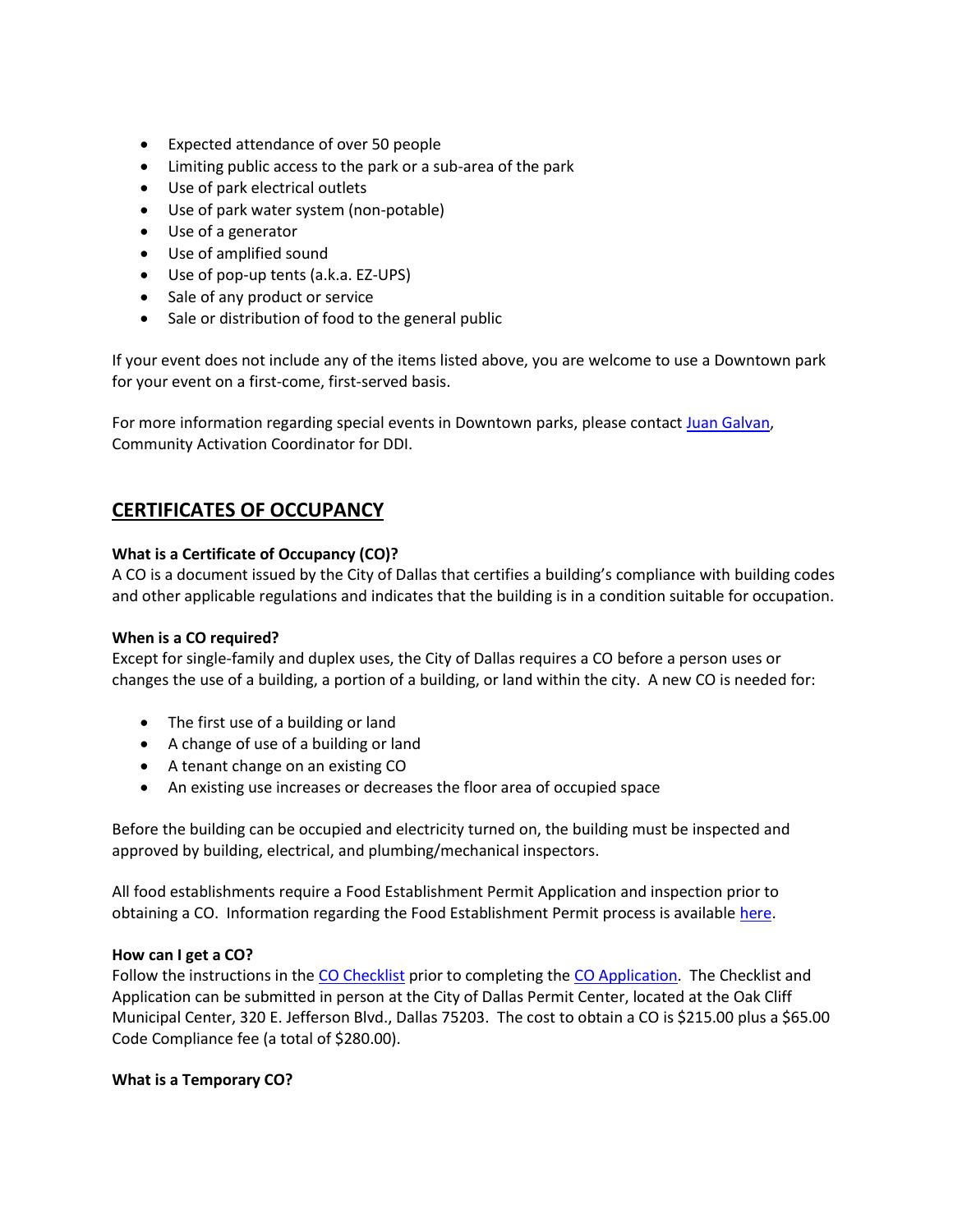A Temporary CO allows occupancy of a structure or suite while certain non-safety related work, such as landscaping, is nearing completion. A Temporary CO can be obtained from the City of Dallas and costs \$104.00. A Temporary CO must be applied for in person at [a Building Inspection District Office.](https://dallascityhall.com/departments/sustainabledevelopment/buildinginspection/Pages/contacts_locations.aspx)

#### **How long does it take to get a CO?**

If the proposed use is the same as the previous use, a CO application can be approved and inspections scheduled "over the counter," while you wait at the Permit Center. If the proposed use is different from the previous use, you may be required to provide a site plan with a parking analysis and building plans. The time needed to review the plans may take up to two weeks depending on the complexity of the project.

Inspections are performed between 8:30 a.m. and 3:30 p.m. The building must be accessible to inspectors on the day they are scheduled, and the correct address and suite numbers must be posted. If the building is not accessible and ready for inspection, a reinspection fee will be charged for the first reinspection.

When the CO is approved by all inspectors, the electricity will be released to Oncor Electric and the CO will be mailed to the applicant for posting at the site.

*Please contact us at [info@downtowndallas.com](mailto:info@downtowndallas.com) if you have any further questions.* 

# **PARKING-RELATED PERMITS AND LICENSES**

### **What is a commercial loading zone?**

A commercial loading zone is a designated area (similar to a metered parking space) that are designed for the loading and unloading of commercial vehicles (i.e., delivery trucks). Loading zones are intended to provide access for commercial deliveries, reduce double parking, and improve traffic flow.

### **How can I request a commercial loading zone?**

A commercial loading zone permit can be purchased at the Parking and Safelight Customer Service Payment Center, located at the Oak Cliff Municipal Center, 320 E. Jefferson Blvd., Room 100, Dallas 75203. Annual commercial loading zone permits are \$50.00.

### **Can I set up valet services for my business/building?**

Yes. [A valet license application](https://dallascityhall.com/departments/transportation/DCH%20Documents/Parking_RedLight/Valet-License-Application.docx?Web=1) must be submitted to the City of Dallas Parking Enforcement, located at the Oak Cliff Municipal Center, 320 E. Jefferson Blvd., Room 212, Dallas 75203.

A valet parking license is required when a commercial establishment or commercial activity uses a valet parking service that 1) operates on the public right-of-way or 2) operates on private property but requires the use of public right-of-way for the maneuvering of vehicles.

### **Can I use a metered parking space for a use other than parking?**

Yes, a metered parking space can be temporarily "hooded" or reserved only for temporary construction projects or for special events (e.g., parades, festivals). Meter hooding is not permitted for personal use.

# **How do I hood a parking meter?**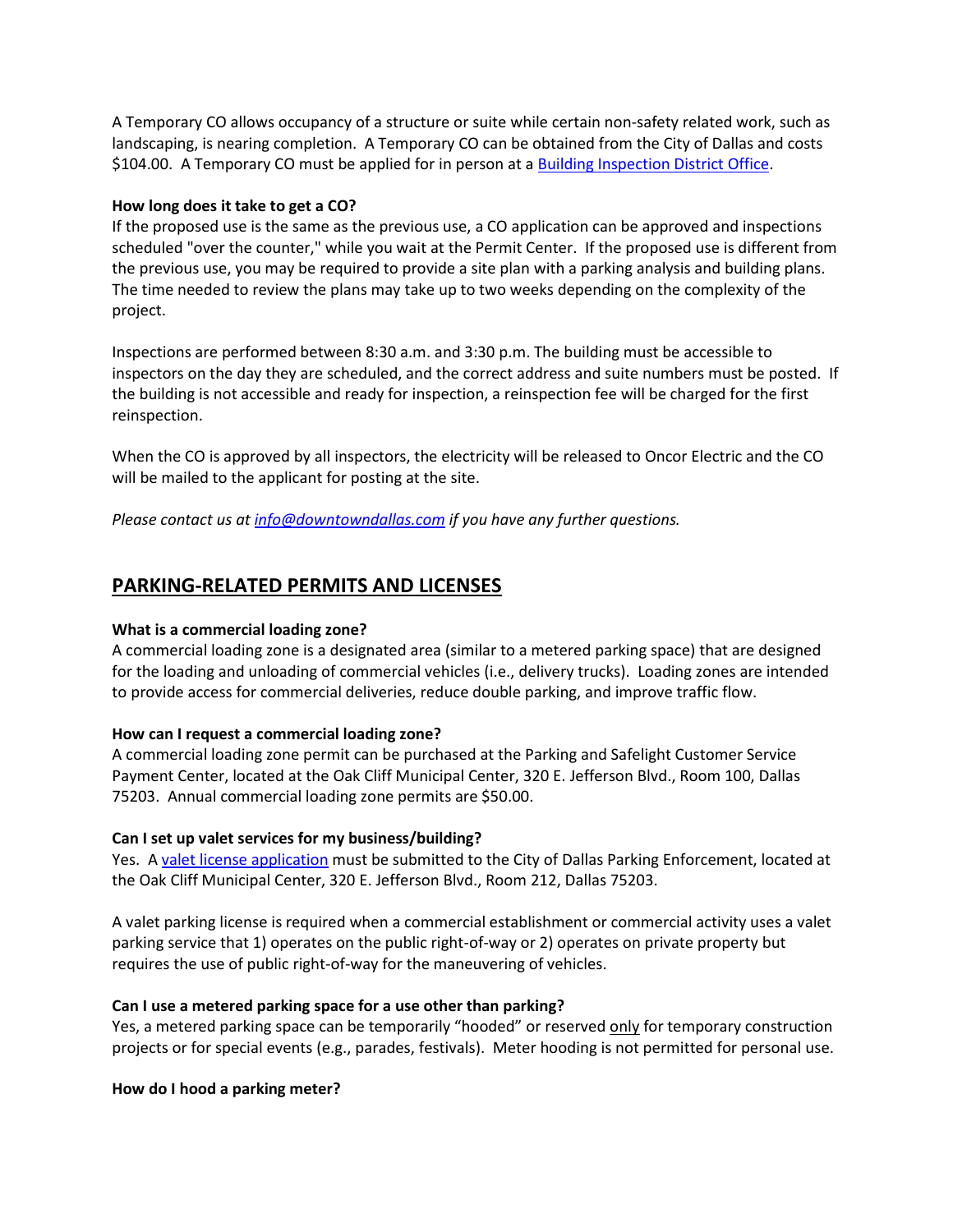A [Hooding Permit Application](https://dallascityhall.com/departments/transportation/DCH%20Documents/Parking_RedLight/Hooding-Permit-Application.pdf) must be submitted prior to the hooding of any meter(s). A 48-hour notice must be given for all hooding requests. Applications and payment can be submitted at the Parking and Safelight Customer Service Payment Center, located at the Oak Cliff Municipal Center, 320 E. Jefferson Blvd., Room 100, Dallas 75203.

### **How much will it cost to hood a parking meter?**

There is a one-time \$55.00 labor fee, plus \$1.00 labor fee for each hooded meter and 70% of potential revenue from each requested meter.

The potential revenue formula is: number of requested meters (x) meter rate per hour (x) number of days (x) number of effective hours.

# **Can I remove a parking meter?**

Yes, but the meter removal must be in conjunction with a construction project, special event, or permanent changes to the right-of-way or adjacent land use. Meter removals are not permitted for personal use.

# **How do I remove a parking meter?**

A [Meter Removal Permit Application](https://dallascityhall.com/departments/transportation/DCH%20Documents/Parking_RedLight/Meter-Removal-Permit-Application.pdf) must be submitted prior to the removal of any meter(s). A 48-hour notice must be given for all removal requests. Applications and payment can be submitted at the Parking and Safelight Customer Service Payment Center, located at the Oak Cliff Municipal Center, 320 E. Jefferson Blvd., Room 100, Dallas 75203.

# **How much will it cost to remove a parking meter?**

| One-time \$55.00 labor fee, plus a \$179.00 labor fee for each<br>$\bullet$<br>meter to be removed and reinstalled, and<br>70% of the potential revenue from the requested meter<br>$\bullet$<br>(Formula: number of requested meters (x) meter rate per hour<br>(x) number of days (x) number of effective hours) |
|--------------------------------------------------------------------------------------------------------------------------------------------------------------------------------------------------------------------------------------------------------------------------------------------------------------------|
|                                                                                                                                                                                                                                                                                                                    |
| To be determined upon submittal of permit application                                                                                                                                                                                                                                                              |
| Permanent Meter Removal                                                                                                                                                                                                                                                                                            |

*Please contact us at [info@downtowndallas.com](mailto:info@downtowndallas.com) if you have any further questions.* 

# **THOROUGHFARE PLAN**

### **Can I propose operational changes to a particular street in Downtown?**

Yes. First, consult the [CBD Streets and Vehicular Circulation Plan,](https://dallascityhall.com/departments/transportation/DCH%20Documents/Transportation_Planning/pdf/DALLAS_CBD_PLAN.pdf) [CBD Plan Table,](https://dallascityhall.com/departments/transportation/DCH%20Documents/Transportation_Planning/pdf/2018-11_CBD_Plan_Table.pdf) and [interactive map](https://gis.dallascityhall.com/thoroughfare/) to determine the current operations of the street in question. If a change is desired, a [Thoroughfare/CBD Plan Amendment Application](https://dallascityhall.com/departments/transportation/DCH%20Documents/Transportation_Planning/pdf/Thoroughfare_CBD_Plan_Application.pdf) will need to be submitted to the City of Dallas Transportation Department for processing and analysis.

# **How much is a thoroughfare plan amendment?**

The application free for a thoroughfare plan amendment is \$2,660.00 for the first quarter mile (1,320 linear feet) plus \$0.87 for each additional linear foot of the street on which operational changes are proposed.